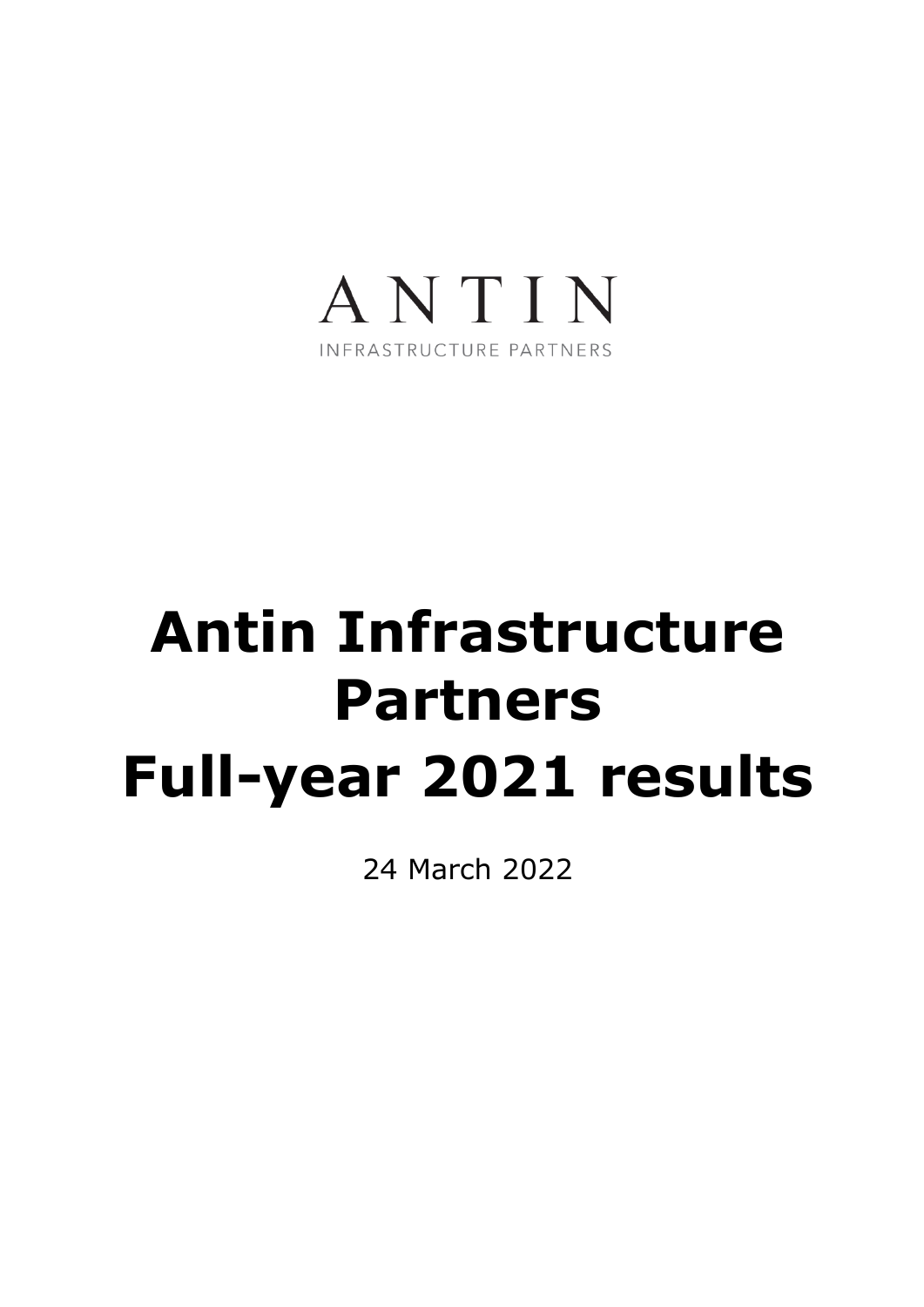**Patrice Schuetz:** Good morning. I am Patrice Schuetz, Group CFO and Partner. With me this morning is Alain Rauscher, our Chairman and CEO, and Mélanie Biessy, Senior Partner and COO.

2021 was an eventful year for Antin, and we've made significant progress on our business and on the delivery of our strategy. We'll start by sharing with you an update on the business activity, our operations, and our growth plans, and then we'll talk about our financial results for the year 2021. We'll conclude the call with a Q&A, where you will have an opportunity to ask questions.

With that, I will hand over to Alain.

## **Strategic update**

**Alain Rauscher:** Thanks Patrice. Indeed, 2021 has been a milestone year for Antin in many aspects. First of all, we launched Mid Cap Fund I, which reached its hard cap of €2.2 billion in only four months, among the fastest fundraising we have ever completed since inception. Mid Cap Fund I has already made three investments, two in Europe and one in the US, and, as we stand, about 26% of the capital has been invested.

We also launched fundraising for our new NextGen strategy, which targets investments in infrastructure of the future. To do so, we have hired a team of 15 people that is fully operational, including four partners. We have defined a target fund size of €1.2 billion and a €1.5 billion hard cap. We made a first close in December 2021 and fundraising is in progress and doing well. We expect to complete fully the fundraising of this new strategy in the course of this year.

As a result of this, our fee-paying assets under management increased by 14% and we now manage three different infrastructure lines.

We have also completed some strong capital deployment and investment performance has been extremely pleasing. All of our funds are performing either on plan or ahead of plan, and this is evidently the bedrock of our business and of our future growth. We also delivered robust financial results. Patrice will talk more about that in a few minutes.

We invested in the build-up of the team. As you are aware, human capital is our most important resource and, in 2021, we have hired 53 employees across investment, fundraising and operations. And while we expect to hire additional talents in 2022, we are well-resourced to support future growth.

ESG has become a very core priority to Antin and to the way we operate, and it's really embedded in our way of operating, first as a corporate but also in our portfolio companies. And Mélanie will give you an update on the progress we have made and where we want to go.

We have succeeded in raising, in the process of our IPO on the Euronext Paris stock exchange, more than €400 million in primary proceeds, and this provides us with the resources we need to support our growth going forward.

Now a few metrics about the Antin share price. IPO was completed at €24 per share, on top of the range. We had a peak of  $\epsilon$ 35.2, corresponding to a 47% increase at year end 2021. The low was about a month ago, at €22.3, and yesterday's close was about – in excess of €29 per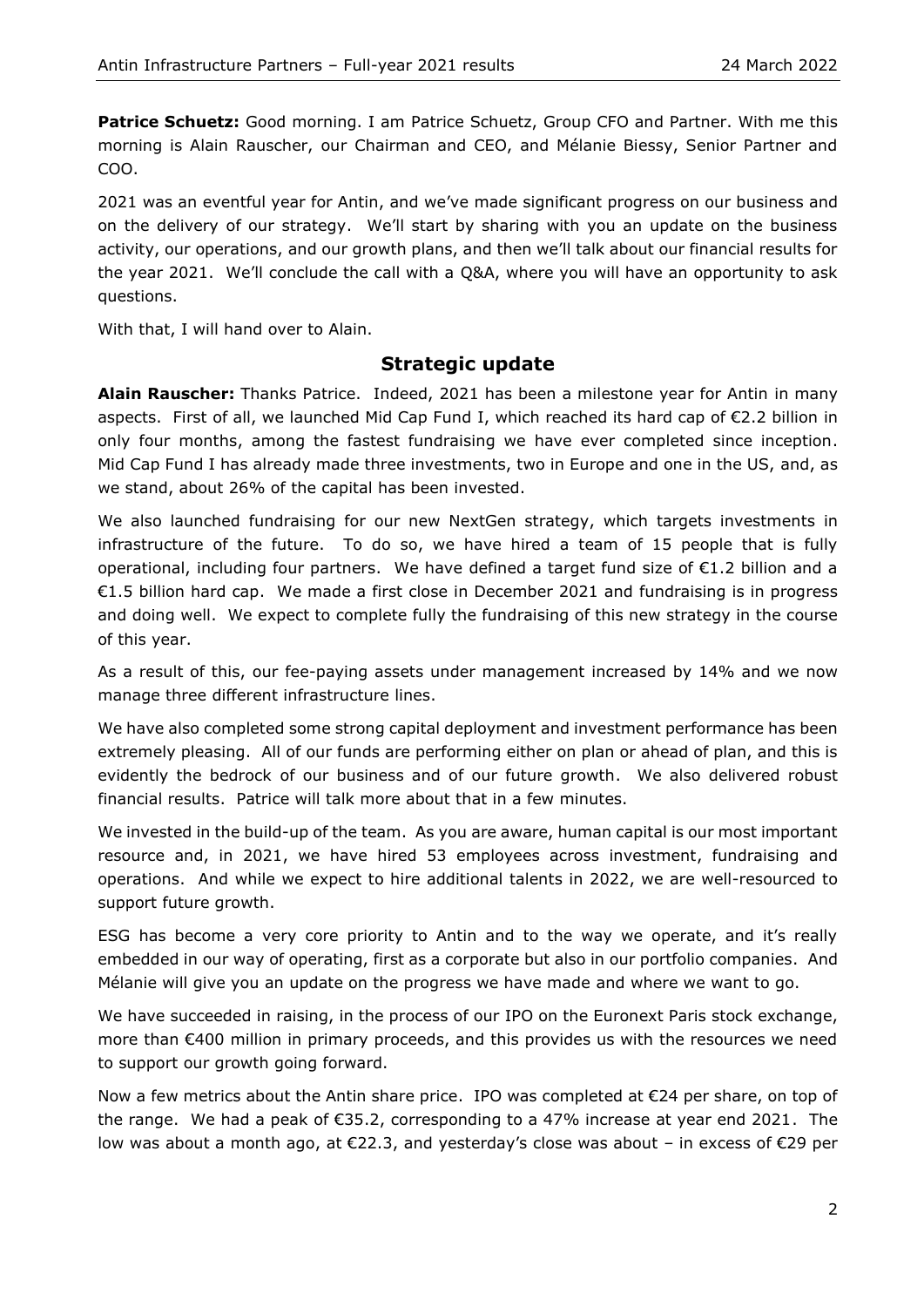share, so corresponding to a 25% increase compared to the IPO price. So, as you can see, it is volatile, but we managed to get a good performance.

Fundraising, investments, and exits for 2021 have been on-track to our expectations.

On fundraising. We raised €2.5 billion across the Mid Cap and the NextGen funds, and an amount of €3.8 billion, including co-investments. We have formally launched Fund V yesterday and we have announced that to our LPs. So, we are on track with our time horizon for raising Fund V.

On investments. We have invested  $\epsilon$ 1.7 billion in three acquisitions and add-on equity to support the growth of our portfolio companies, and the amount invested accrues to €3.3 billion, including co-investment by some of our LPs. Major investments include Origis Energy, which is a vertically integrated US renewable energy platform, completed by Flagship Fund IV and which is its our third US investment. ERR, European Rail Rent, which is one of Europe's leading asset managers for rail freight cars, which has been completed by our Mid Cap Fund. Pulsant, which is a leading provider of data centres and cloud infrastructure in the UK, also completed by Mid Cap Fund I. And in 1Q 2022 we have acquired a company called Lake State Railway, which is a Michigan-based, regional freight railway, which has been also completed through Mid Cap Fund I. It is the first Mid Cap deal in North America – the fourth deal in North America at large. This acquisition is not included in the numbers above, which relate to 2021.

On exits. Gross exits amount to  $\epsilon$ 1.3 billion across two deals, Amedes and Almaviva, and €1.6 billion, including co-investments. The slide also shows the cost of the acquisitions, which reveals a very hefty multiple on exits. All three exits, including Roadchef, which has been announced in 1Q 2022, accrued to gross money multiples in excess of 2x, and two out of three of these disposals have been completed at 2.5x to 3x gross multiples. So very good exit activity.

All funds have been performing on or ahead of plan and have achieved uplift in gross multiples in 2020 and 2021. You see on this chart the evolution of NAV of the various fund series quarter after quarter, so that you can have a vision of where we stand in terms of value creation fund by fund. Evidently, Flagship Fund II and Flagship Fund I are – well, in the case of Fund I it's fully realised; and in the case of Fund II, it is fully realised, except for one final disposal to come. And the numbers are, for that reason, very high as opposed to Flagship Fund III, Fund III-B and, of course, Flagship Fund IV, which are still in periods of active investment. However, as you can see here, they are performing on or ahead of plan compared to the earlier vintages, which is very satisfactory.

The growth of Antin is evidently powered by this strong investment performance, and if I were just to give to you two figures to illustrate the robustness of our company: on the 14 disposals that we have completed we have achieved a 2.7x gross money multiple and a 24% gross IRR. So on the back of that, quite evidently we have been able to grow our fund size accordingly and launch new strategies such as Mid Cap and NextGen.

This performance, of course, is the bedrock of our growth story. We will continue to grow in a responsible manner, and Mélanie will share with you what we have in mind when it comes to ESG, very much in detail. And, secondly, we'll evidently never compromise on performance, on our performance-first approach at the expense of growing assets under management for the sake of it. So, performance first is absolutely priority for us.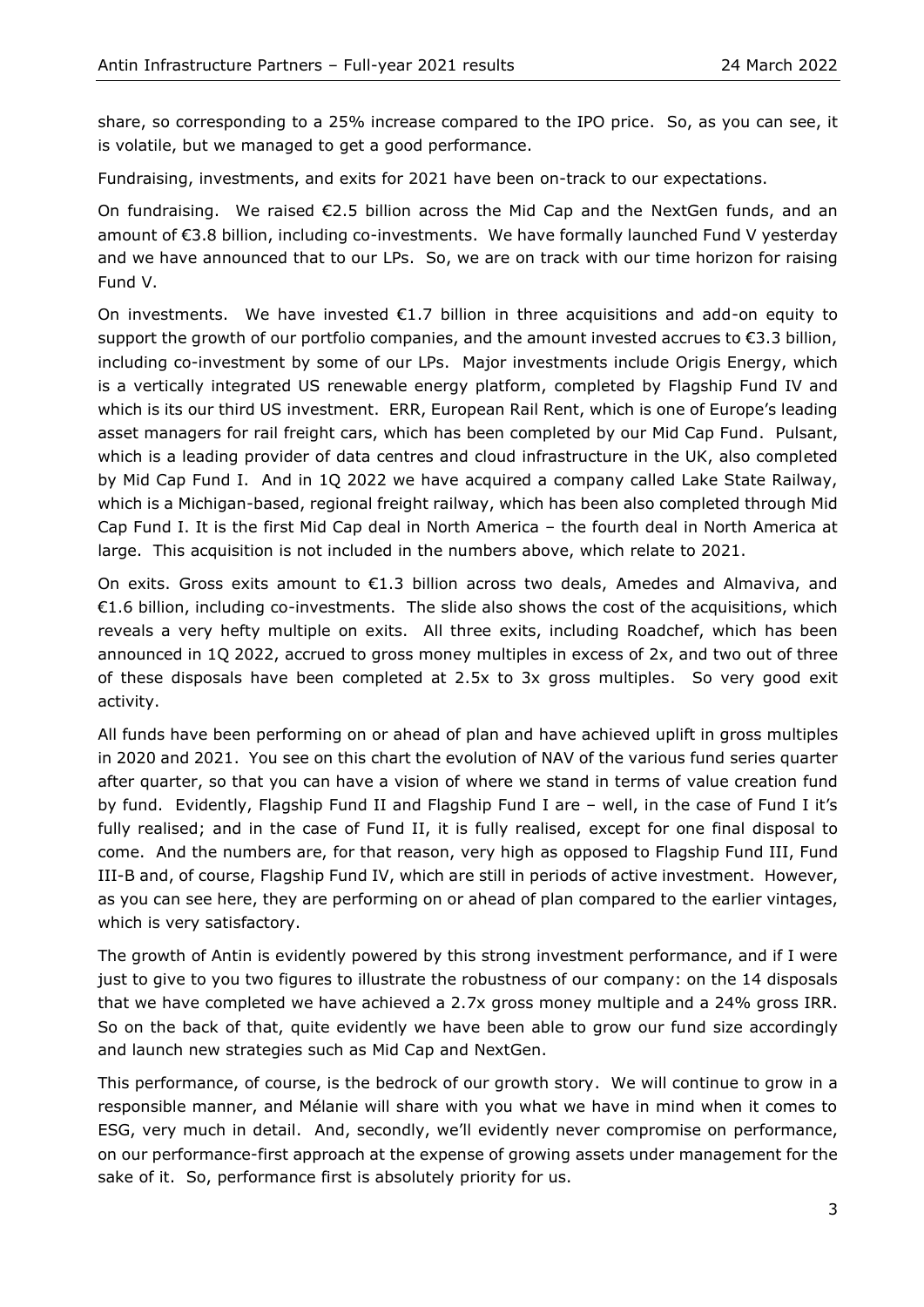I think, going forward, talking about growth, there really are two ways to think about that. The first one is to scale-up some existing strategies and the second one is to expand in other territories or strategies.

I think that all our strategies today have significant room to scale-up. Our Flagship Fund Series illustrates this trend very much. Flagship Fund IV has reached €6.5 billion, a strong growth vs previous vintages as you could see on slide 8, and Fund V has a target of €10 billion, in line with what has been communicated at the time of the IPO. It does not mean it will be the final number, but it is a target size. You also have to bear in mind that our largest value-add peers are raising funds larger than €20 billion for some of them. So, our ability to deploy across Europe and North America will give us capacity to raise larger funds in the future, and we are very comfortable in our capacity to increase the size of our funds beyond Fund V.

Mid Cap Fund I has been raised at €2.2 billion in just over four months, investing across Europe and the US. A quarter of commitments has been invested, and a three-year investment cycle, which we more and more tend to observe, suggests a new fund raise starting in 2024. And we may split, as we indicated during the IPO roadshow, this Mid Cap strategy into two vehicles, one focused on North America and another one focused on Europe. Evidently, size for those new funds will be considered once we have raised our Flagship Fund V.

NextGen, which is currently raising  $\epsilon$ 1.2 billion with a  $\epsilon$ 1.5 billion hard cap, clearly has significant room to scale-up over time. If, as I expect, this strategy is successful, it will become much, much bigger over the next few years.

Expansion beyond scale-up. We see three avenues, really, for Antin to grow further. The first one is geographical expansion. North America is clearly our main priority. We are investing a lot of people, we have an amazing team out there, and it will remain our main priority of growth geographically. We also opened an office in Singapore, which, for the time being, has been launched to focus on fundraising and allowing us to deepen our relationship with our Asian LPs. The second one is strategy expansion. We are constantly evaluating opportunities to expand investment strategies in adjacent markets. We take our time, we are diligent, but we certainly will focus on leveraging our existing experience on areas that can make a meaningful impact for Antin. In other words, we shall not invest in smallish, unscalable strategies. So, we need, when we're reviewing new strategies, to see that we can make a difference, and, basically, make it successfully and with a very limited risk. M&A, finally, is one of the options that we, evidently, are considering. We have, thanks to our IPO, a strong balance sheet that we can leverage to accelerate growth. Clearly, our focus is, unsurprisingly, on scalable strategies. Cultural fit is of paramount importance for us, and, of course, value creation to shareholders and discipline will be, of course, very seriously considered when reviewing such opportunities.

So, with that, I hand over to Mélanie.

**Mélanie Biessy:** Thank you, Alain. Growth cannot be achieved without a very strong fundraising platform, and we've made significant expansion of our fundraising team and platform in 2021. We've almost doubled the size of our fundraising team by prioritising the establishment of a strong presence in North America, with the hire of four senior professionals bringing experience from LPs, consultants, and private equity. We've also reinforced our investor relations services team to efficiently increase our ability to permanently raise funds,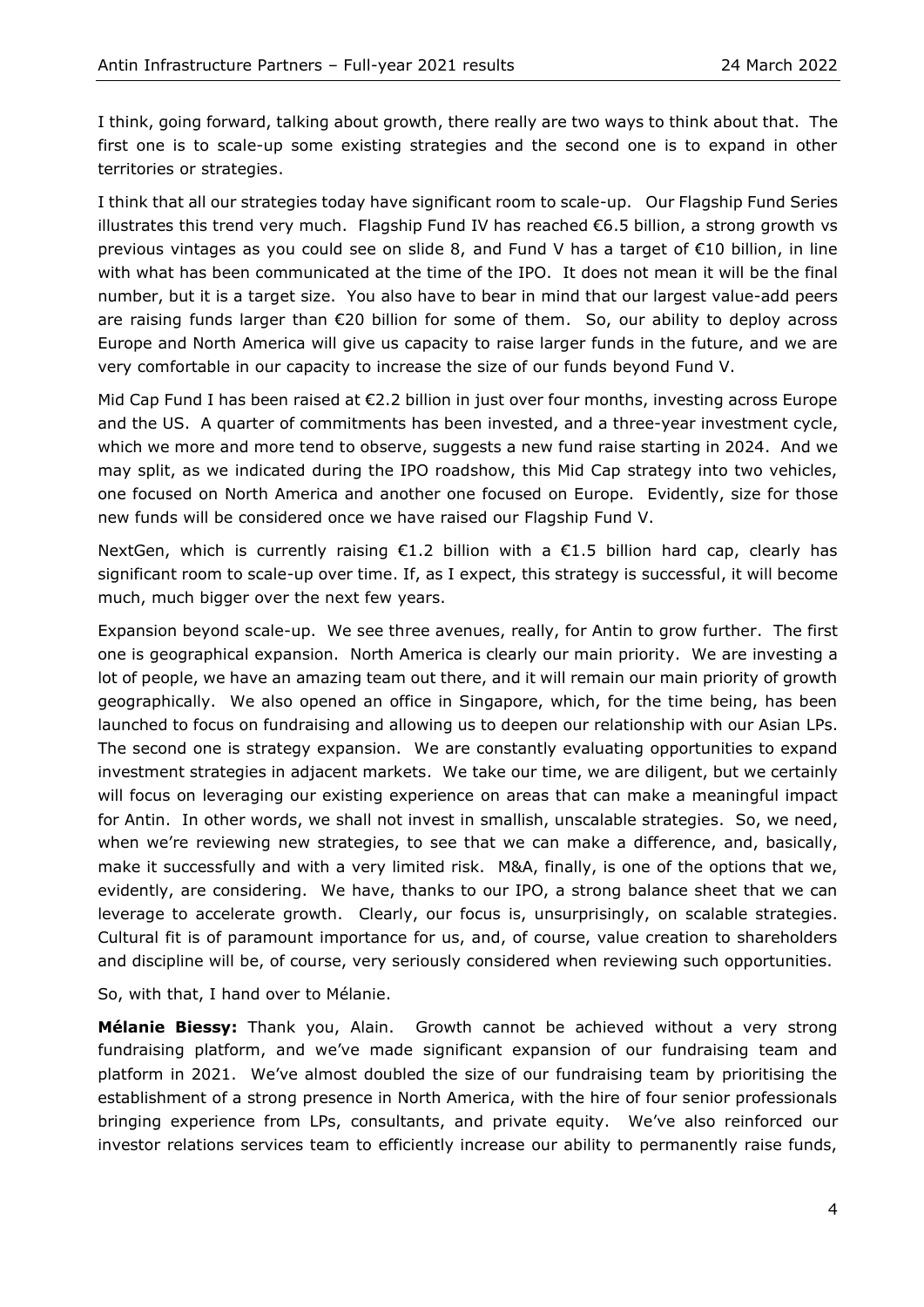given the two new fund series that we've launched in 2021. So, we've hired six professionals on top of the four senior professionals in America.

On top of that, we've also established our presence in Asia with the opening of our Singapore office, headed by one of our historic investor relations professionals. This strategy will help us being closer to our investors, will allow a deepening of our existing relationships and reaching out to new investors. And this strategy is really paying off. As you can see on the screen, the amount of capital raised outside Europe has significantly increased from 7% at the early days of Antin to 45% in 2021.

A further good illustration of these efforts that are paying off can be witnessed with the Mid Cap Fund. This Mid Cap strategy has been launched early 2021. It has been exceptionally welcomed by investors. Allocation has been done within a four-month period and we've been able to raise 22% of new money out of the total funds raised. Just as a reminder, this fund had a target of €1.5 billion and we've reached the hard cap of €2.2 billion. Out of the 22% new money, you have 15% that is allocated to new North American investors.

As Alain said, we have set a very strong focus on sustainability. This has been another very positive year on the sustainability front for Antin, marked by the reinforcement of our sustainability governance structure and resources, and the enhancement of our approach to being both a responsible company and a responsible investor.

To start with, on governance and framework. We have established an operational sustainability committee that is responsible for monitoring sustainability progress throughout our organisation. This is led by the sustainability team that reports to the sustainability committee members on a monthly basis. Following our IPO, we have added a layer to this committee, and we've formed a sustainability committee at board level which is responsible for overseeing the implementation of our sustainability strategy. Frequency is bi-annual, and this committee is monitoring Antin's compliance with applicable sustainable finance regulations. We have also significantly reinforced the sustainability team by adding two new professionals, one in Paris and one in New York.

In terms of processes, we have made lots of progress as well. We have developed several new internal guidelines, tools and framework to help our deal teams better address ESG risk and opportunities throughout the investment cycle. It includes a specific tool dedicated to early-stage process of an acquisition to identify the potential ESG red flags or material ESG risks. We have also added strong guidance for the investment team, outlining the minimum scope of ESG due diligence review work to be performed on a systematic manner, starting from NBO stage. We have, of course, trained our investment professionals on that new sustainability guidance.

On the environment front, we continued our efforts to support the global transition to a net zero economy by taking several actions to mitigate our climate impact, at both corporate and portfolio levels. At corporate level, we have developed a strategy to reduce and offset our carbon emissions, which includes implementation of sustainable travel guidelines that aim at rationalising the frequency of our business trips and prioritising more carbon-efficient transportation.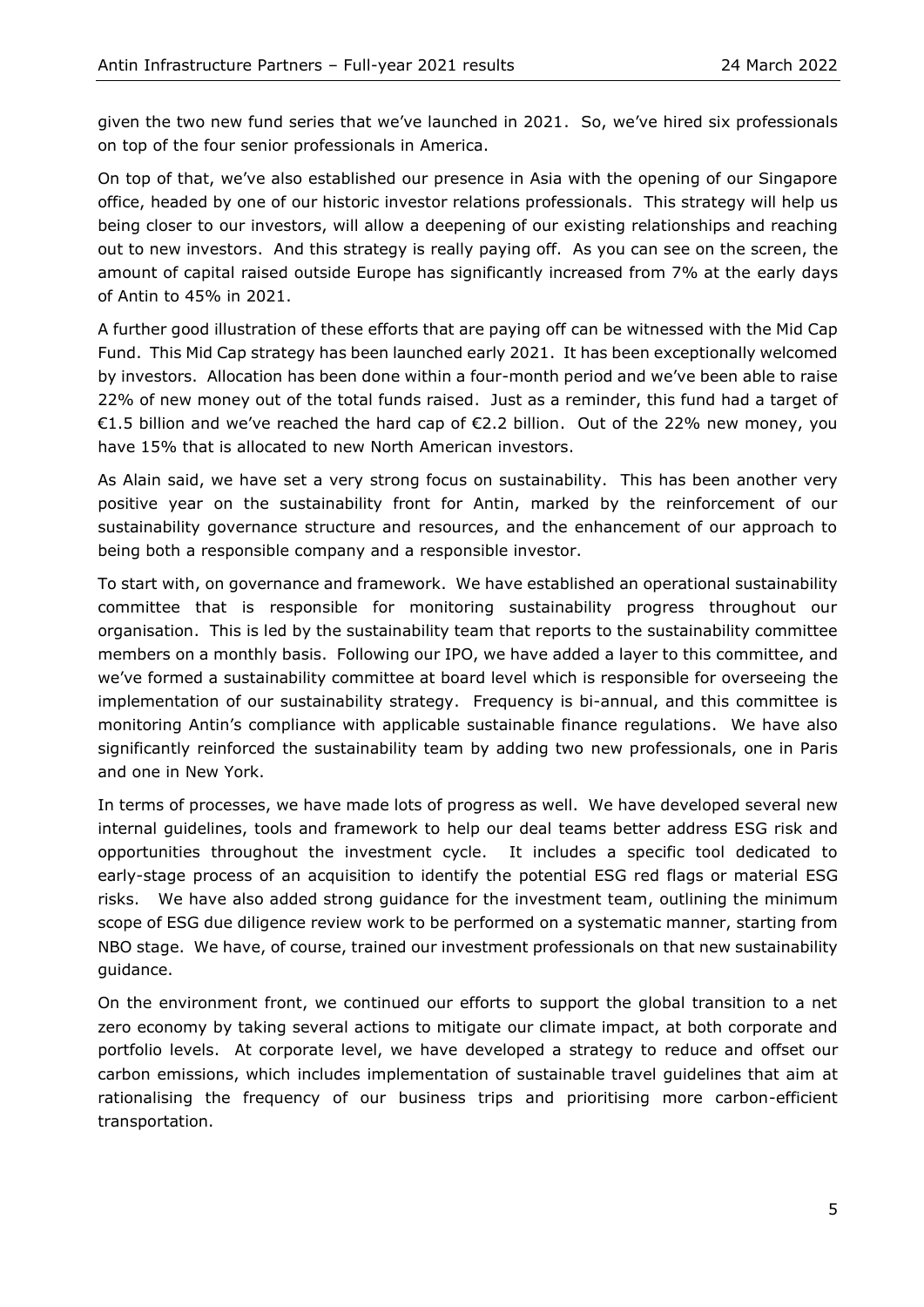We have also established a five-year partnership with a reforestation project in Uganda. And any carbon emission that cannot be reduced will be transformed into a tree planting. One tree will be planted for each tonne of carbon that cannot be reduced.

At portfolio level, we kept actively engaging with our portfolio companies to help them measure, reduce and offset their carbon emissions. And as of today, results are pretty good. 100% of our portfolio companies have implemented carbon reduction measures. Eight of them have formal carbon reduction roadmaps and six of them have committed to achieve net zero emissions.

We have put in place ESG-linked financings, which are driven by ESG objectives. We have done that at two portfolio companies for the time being, and this will further expand as we develop. We have also put that in place at Fund level, with a first ESG-linked equity bridge facility for our Mid Cap Fund.

On social, very important as well. We have taken several actions to promote diversity, equity, and inclusion, both internally at Antin, and externally within the financial industry. What have we done exactly? We formalised our Group diversity, equity and inclusion policy and statement. We have also created a firm-wide women's network to create a dedicated space for women at Antin to discuss issues of mutual concern. And very importantly, we have joined the ILPA Diversity in Action initiative, which is one of the world's most important initiative focused on advancing DEI in the private equity industry.

We have also maintained our efforts to achieve the gender balance within our organisation. And I am very pleased to say that 41% of all of our new hires in 2021 have been women.

Before moving to the financial information that will be presented by Patrice, I'd like to comment on the current risk and challenges of the economic environment and that our business activity may be faced with. We will speak about inflation, of course, interest rates, and then about also the conflict between Russia and Ukraine.

In terms of inflation, we would like to flag that inflation protection is systematically verified in our Antin Infrastructure test, which means that no asset will pass the infra test if we have not, at investment committee level, tested that there is an inflation protection. It could be either through contractual protection, or because, as an operator, we have the ability to pass through the price increases to the end users. As a result of that, close to 90% of our portfolio companies are protected against inflation.

In terms of interest rates, we have a dedicated financing team that negotiates those interest rates: either they are fixed rates, or we hedge them.

In terms of access to deal funding and to debt funding, we should really emphasise the fact that we've never ever been in difficulty with deal funding. Access to debt has always been there because the infra-asset class is clearly perceived as a very solid asset class and pretty protected from the economic cycles.

Overall, we believe Antin is well placed to even benefit from inflation. Infra-asset class traditionally performed well in inflationary market environments. And we expect that our investors, who will commit to our funds and allow us to generate management fees will continue to allocate capital to this asset class. It will even accelerate because we have this strong embedded inflation protection.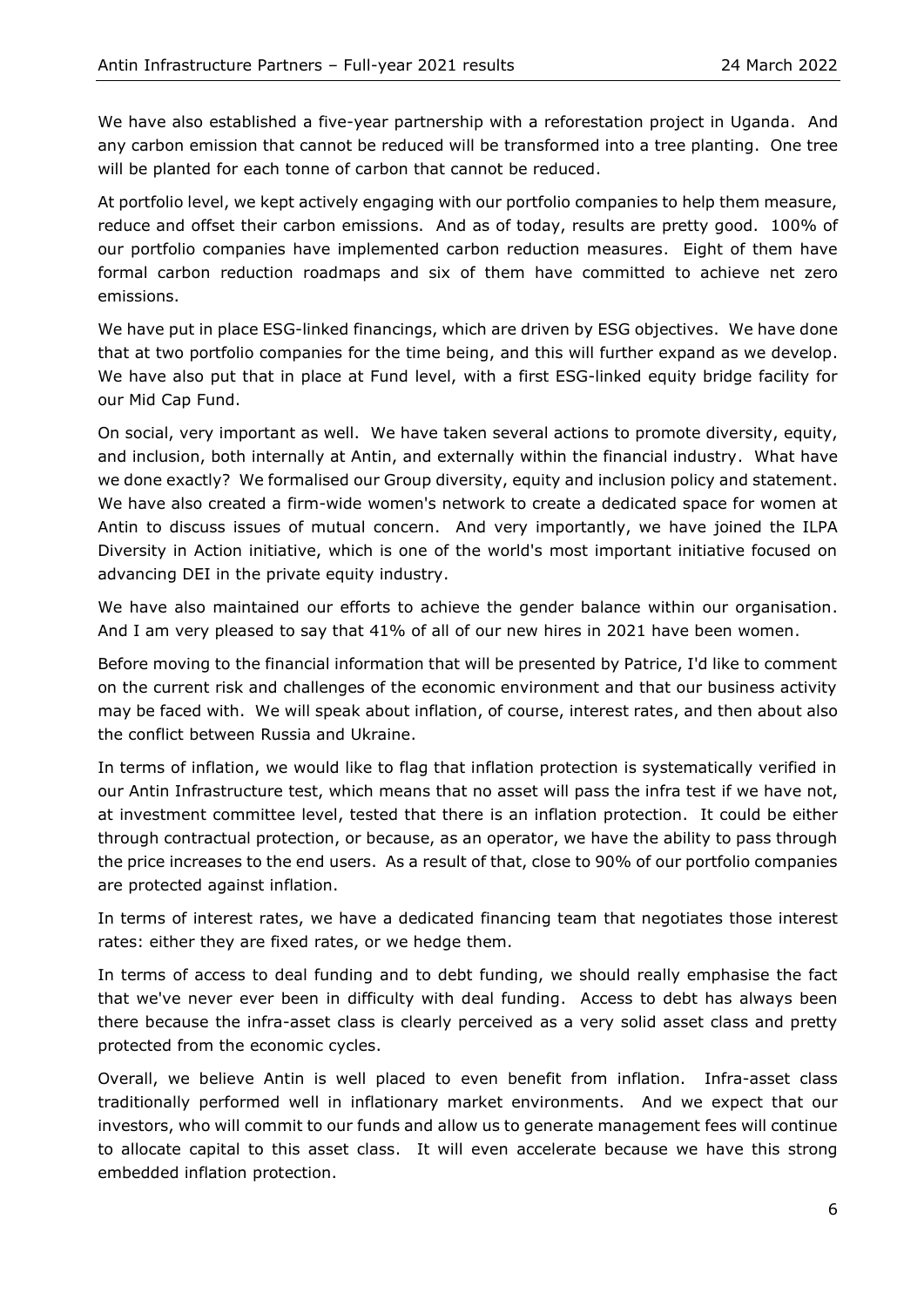As per now, Russia and Ukraine. First of all, we are deeply saddened by those events and the human tragedies. We do not have any direct exposure to those two countries, no indirect exposure, no physical location, no business activity, no meaningful economic relations. And we do not have any fund investors coming from Russia or from Ukraine.

To support the humanitarian relief efforts, Antin partners (individuals at Antin, not the firm) have decided to donate more than €2 million in cash to the United Nations High Commissioner for Refugees. Antin has a long tradition of giving back to society, and we are very proud to donate to a cause that is so close to our hearts.

On that note, I will leave the floor to Patrice.

## **Financial performance**

**Patrice Schuetz:** Thank you, Mélanie. I would start our financial presentation by saying that our overall results for 2021 have been very robust, and very much in line with the expectations that we set out at the time of the IPO.

Starting on the left-hand side of this page, I will talk about our fee-paying AUM, which were up from €12 billion in 2020 to €13.8 billion in 2021. This increase of 14.4% is driven really by two things. First of all, the fundraising of our Mid Cap Fund I, and then, to a much lesser extent, by the first closing we have achieved on NextGen Fund I in December 2021.

I will move now to the right-hand side to talk about our revenue. Our revenue is up from €179.6 million to €180.6 million in 2021, an increase of 0.5%. If we were to exclude the effect of the catch-up that we've had in 2020, revenue would be up 17.8%.

Now, it is important to say that the catch-up is an ordinary part of the business. You may have it in some years, and you may not have it in other years. But for comparability reasons, it does make sense to exclude it from one year to the other. Catch-up essentially is when we have a first close in one particular year and then have a final close in the second year and would be charging a catch-up fee to investors that are coming into the fund sort of at the back end or in the second part of the year. Essentially it ensures that all investors are paying the same level of fees, irrespective of when they entered the fund.

When we look at our effective management fee rates, we have been at 1.38% in 2021, pretty much flat from the prior year, and I would even say pretty much flat since the inception of the firm.

I will move now to our next page to talk a little bit more about the precise revenue breakdown and the transition from 2020 to 2021. Let me take you through this step by step.

On the left-hand side, we see decreases in management fee revenue related to Flagship Fund II and Fund III, due to realisations in those funds. For Flagship Fund II, it is the sale of Eurofiber and Inicea, and for Flagship Fund III it is the transition of assets to Fund III-B. There has been no change on management fees related to Flagship Fund IV, yet you can see a decrease due to the catch-up effect that I mentioned before.

If we look at the positives, we had an increase in management fee revenue related to Fund III-B as we continue to deploy capital in that fund. We have also had an increase in management fee revenue for Mid Cap Fund I, €24.2 million. That is probably the most substantial positive change in 2021. That revenue started to accrue from 2 April onwards. So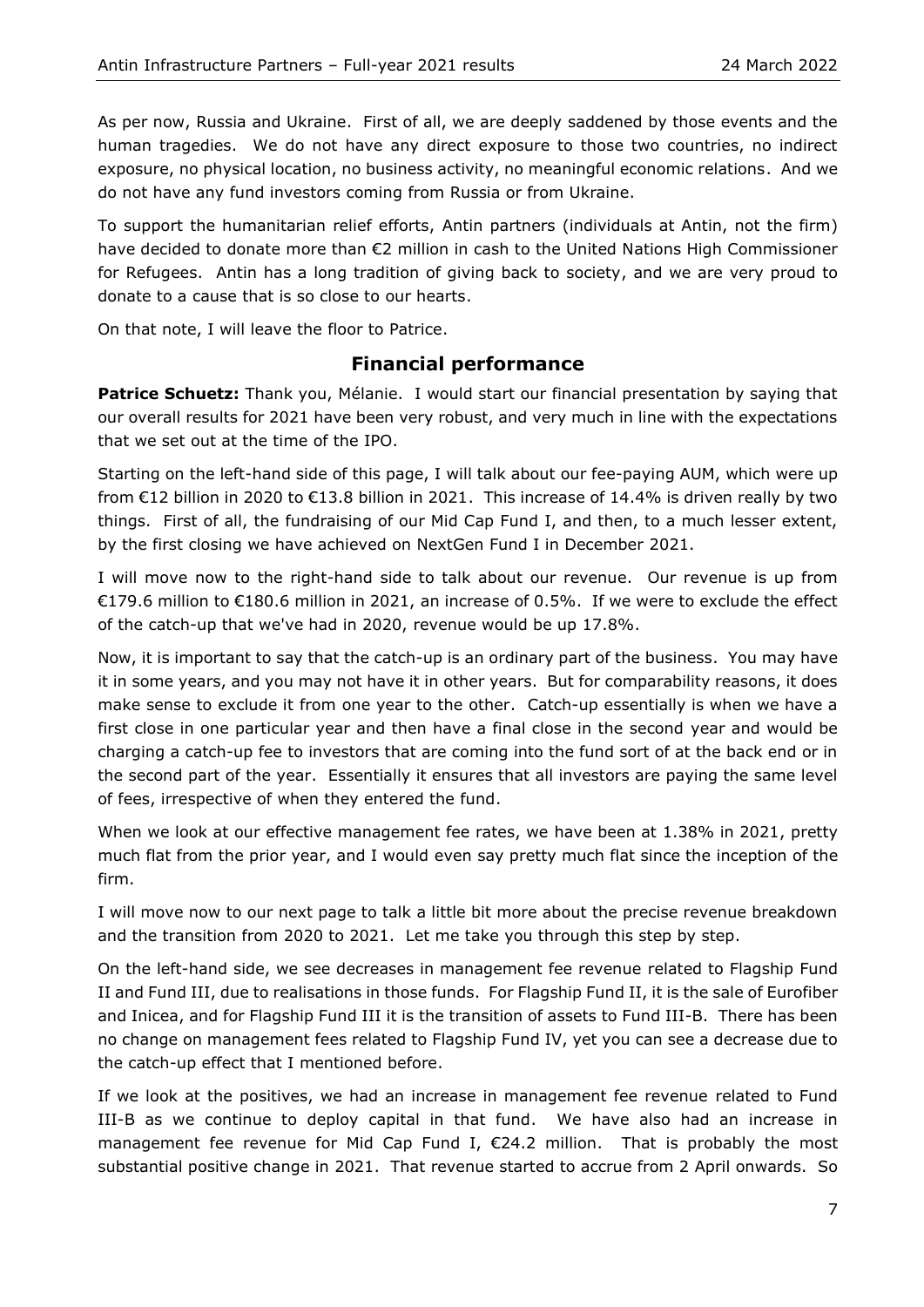clearly, as we move into the next year, there will be a pick-up as you're going to see full year effect come through.

Finally, you can see on the bridge a smaller amount of revenue related to NextGen Fund I – the first closing of NextGen Fund I, which started from December onwards, still on a relatively modest amount. There is obviously a lot more to come in 2022.

Carried interest and investment income was  $\epsilon$ 4.8 million higher. I will talk more about that on the next slide.

The first thing I would say before we jump into carried interest and investment income is that we are primarily a management fee-centric business model. That means that 95% of our revenue are contracted management fee revenue, that are recurring and highly predictable. Nevertheless, we did record in 2021 a very strong increase in our investment income. And we also saw carried interest come through the P&L.

Most of the €5.8 million investment income that you see on the left-hand side relates to the revaluation of Fund III-B that we hold on balance sheet, and a very small part of it related to Mid Cap. The majority of the carried interest relates to a portion of carried interest in Fund II that we acquired from an employee that left the firm.

As you know, we have instituted a policy at the time of the IPO to allocate 20% of future carried interest to Antin with probably the majority of that carried interest materialising at some point in the future when the associated funds hit carried interest thresholds. So, we are probably going to see a little bit more than the €1.5 million for 2021 in the coming years, but a large part of carried interest is going to come somewhat later.

When we look at the capital intensity of the business, we held about  $\epsilon$ 31 million in balance sheet investments, the majority of which was co-investments, essentially in Fund III-B, and a smaller share of carried interest. In addition to those €31 million, we also had €33 million in capital commitments that have not been called.

So, what you are going to see as we move forward is that those investments are going to increase as a result of those commitments being called, but they are also going to increase as we continue to fund future carried interest and as we continue to coinvest 1% alongside our fund investors for future funds. We will still have a balance sheet-light business model, but those numbers will grow.

Moving on to the next slide and talking about our EBITDA and our net income. I would start by saying that 2021 was really a transition year for Antin. We invested substantially in our platform, and we are now very well-positioned to manage a materially larger pool of assets in the near future. Those investments are important. They are important because we prepared the firm to raise a much larger fund for Flagship Fund V. And they are also important because we launched our NextGen and our Mid Cap initiatives. So, in short, we made some upfront investments for which with revenue essentially will be coming through the P&L in the future.

On the left-hand side of the page, you can see that our EBITDA declined from €132 million to €108 million, a 17.9% decrease, yet a 2.6% increase if we were to exclude the catch-up fees that I mentioned before. The EBITDA margin came in at 60%, consistent with the guidance that we gave at the time of the IPO.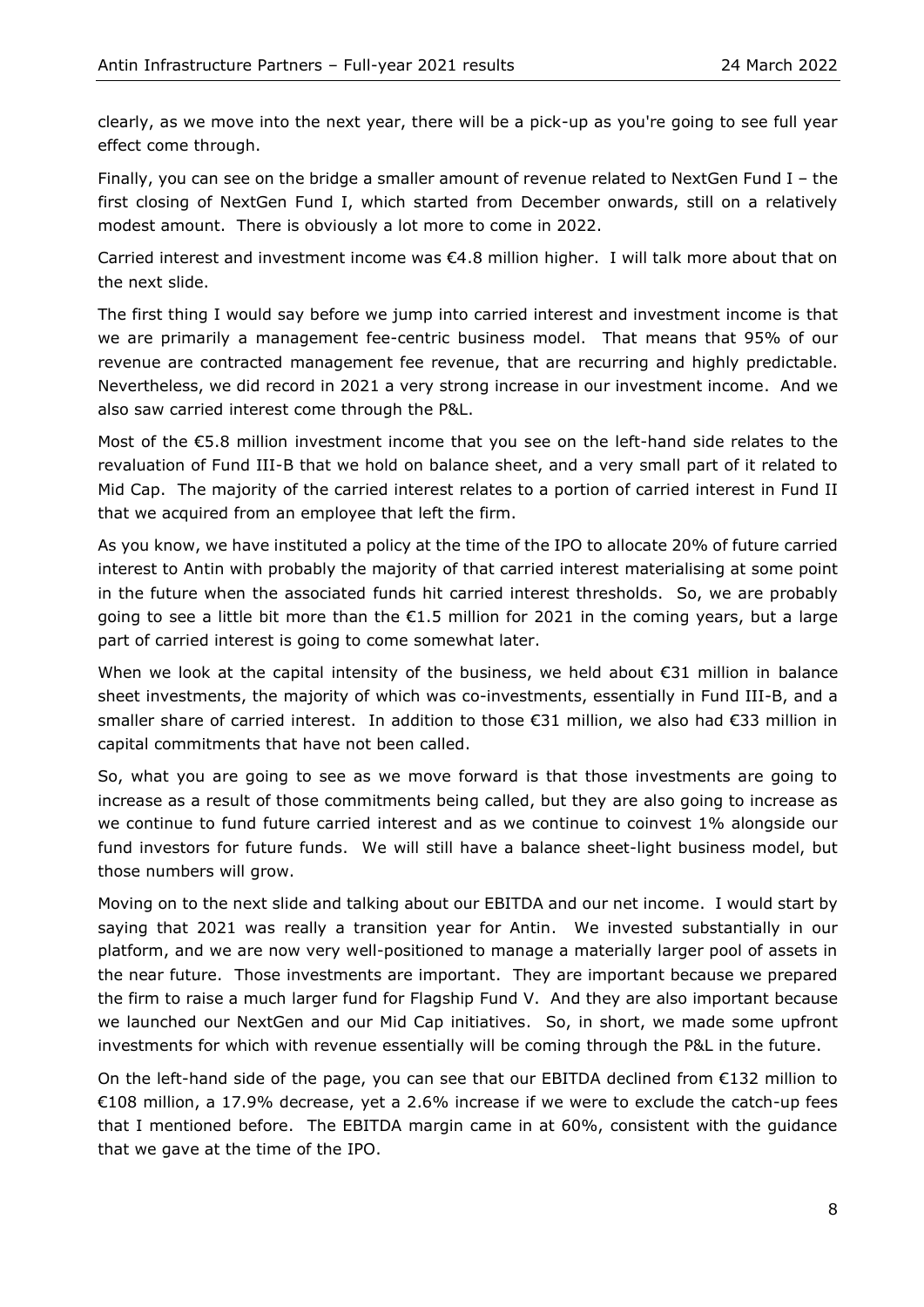If we move to the right-hand side of the page and we talk about our underlying net income, it decreased from €92.7 million to €74.4 million, a decrease of 19.7%. Underlying net income margin was 41%, slightly better than the guidance we gave at the time of the IPO.

I will now move to the next slide, and I will talk a little bit more about our operating expenses and the hiring activity we have had in the year. Total operating expenses increased by 51.6% to €72.3 million. This is a combination of the increase of personnel expenses, but also an increase in other operating expenses.

The personnel expenses are very much linked to the hiring activity. We hired 53 employees in the year, really across the board with a strong focus on building out our platform of investment professionals in North America. And that's really a strategic priority for us to grow our platform in that market. As Mélanie had mentioned before, we have grown substantially our fundraising team to increase our fundraising capacity. But we have also grown our operations team to operate as a listed company and have all the central functions in place that are required.

On the other operating expenses, we had a substantial increase of 68%. Some of those expenses are sort of quasi one-off expenses. You have part of €1.3 billion related to the launch of our NextGen strategy, which will be falling away. There is a very substantial part related to recruitment fees to support the hiring of professionals, including very senior individuals in this particular year.

We think these amounts will somewhat moderate, as we continue to have a somewhat more moderate hiring in the year of 2022 and going forward.

With that, I would hand over to Alain to wrap up the year.

**Alain Rauscher:** Thank you, Patrice. I think key takeaways from this meeting is that 2021 has been a very strong year. In terms of business activity, we have been very active on fundraising with two new strategies added. We have been very active in investments and also active and successful in making some good exits.

Our financial performance at large reflects the very high growth of our platform and the fact that we have strengthened our setup to meet with these new strategies and larger funds going forward.

In terms of dividend, we propose a dividend of  $\epsilon$ 0.11 per share to be paid in addition to the €0.28 per share, which has been paid prior to the IPO. This proposed dividend will be the object of an approval by the General Shareholders' Meeting, which will be held in May. This will take the full year dividend pay-out ratio to about 90% based on underlying net income.

Now if I were to give you some very high picture guidance as to where we expect to go onwards, I would say that the medium-term guidance expressed during the IPO roadshow remains unchanged.

We think the long-term growth of Antin will be above the infrastructure market at large, and near growth will be well in excess of the market based on Fund V target commitments (which has been formally launched yesterday) and continued scale up of the Mid Cap Fund Series going forward.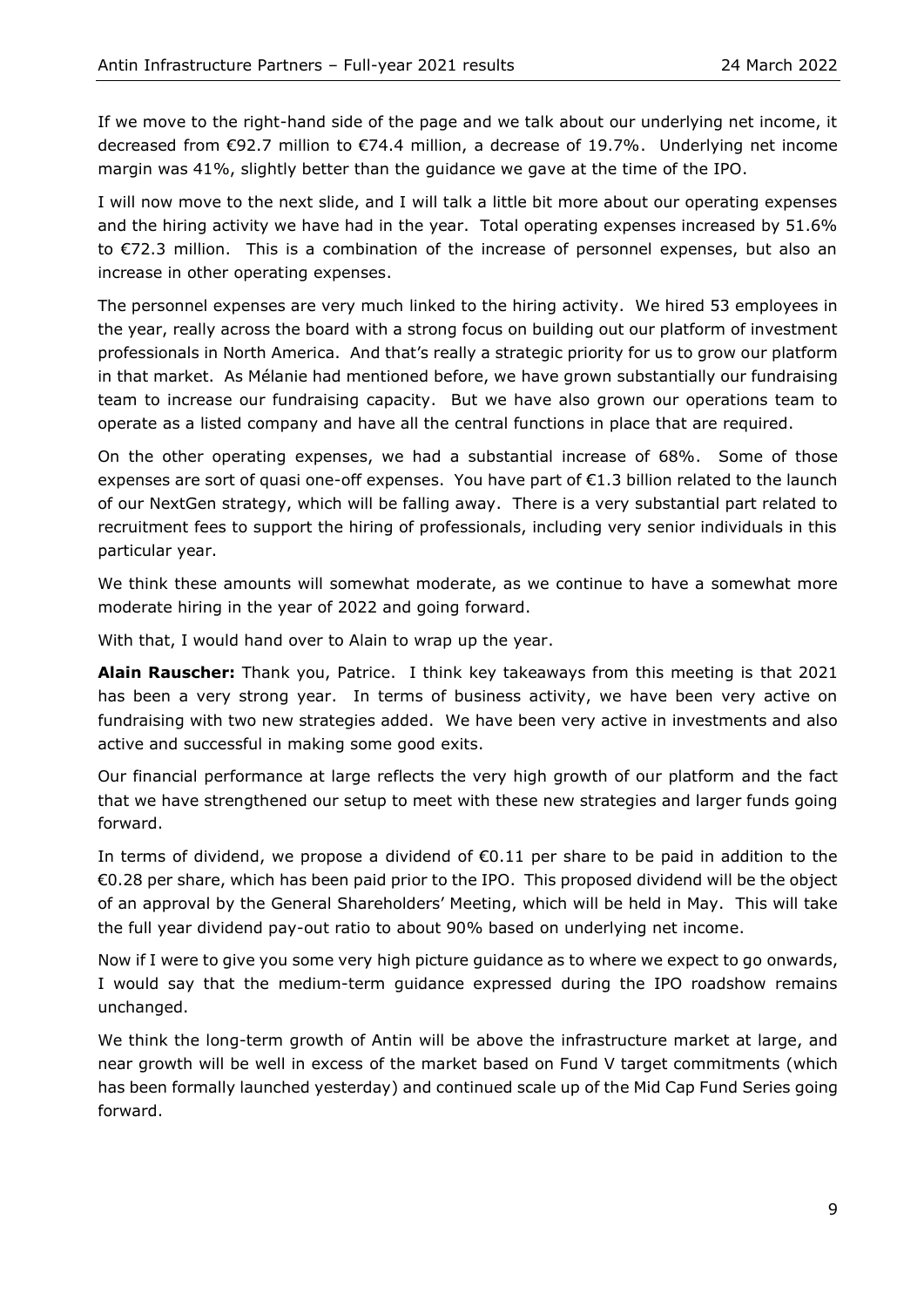We also confirm that EBITDA margin should be largely flat in 2022 due to continued big investments in our platform, but that it will increase in 2023 very materially when the full effects of Fund V fundraise will be in the P&L, and therefore will allow us to meet the target of 70%.

Majority of profits will continue to be distributed as dividend with absolute dividends to grow over time.

And with that, we are prepared to answer to your questions.

## **Questions and Answers**

**Operator:** As a reminder, if you would like to ask a question or make a contribution, please press star one on your telephone keypad. You will be advised when you can ask your question. The first question comes from the line of Andrew Coombs from Citi. Please go ahead.

**Andrew Coombs (Citi):** Morning. One big picture question and then one more on the numbers. The bigger picture question: you have outlined you have no direct exposure to Russia. If I am just thinking about indirect implications, most notably the step up in oil and gas prices, the slight disruption we have seen in the broader commodity complex. Any indirect fallout for your names from that? I mean, the ones that come to mind are Pisto and Kellas, but you have obviously exited those. So just thinking of any other potential implications that you could talk about for your investments?

And then the second question, more specifically on the numbers, particularly on the personnel expense. You have obviously seen a big step up in headcount this year. You have added 53 people, given the rollout of the Mid Cap, the NextGen, the planned launch of Fund V. Any thoughts on what we can expect that headcount increase going into 2022 and 2023? Thank you.

**Patrice Schuetz:** Maybe I can start by answering the first part of your question. As you know well, we have been exposed to some pipeline assets and logistical assets for the oil and gas industry. But those assets have been disposed. So, as we stand today, we are no longer exposed directly to the evolution of oil and gas prices.

The second thing is that Kellas transported gas in the Scottish North Sea to the UK for a UK local domestic consumption. It is a transit type of business. So even in that case, I do not know what the performance of the business is today, but it would most likely remain very robust. Anyway, we are excited about that.

Maybe Mélanie, you want to take the second point?

**Mélanie Biessy:** Yes, on people. Of course, on people, indeed we have invested a lot in our resources in 2021. We will continue the journey in 2022. Our forecast is that we anticipate hiring between 30 to 40 people to continue reinforcing our presence in North America and reinforcing our expertise across the whole organisation.

This will slow down in 2023, because we will then reach the critical size to be able to implement and execute our operations on the various fund series that we have, including Fund V. We anticipate to-date that Fund V will mean between 15 to 20 more people on board.

**Andrew Coombs:** Great. Thank you.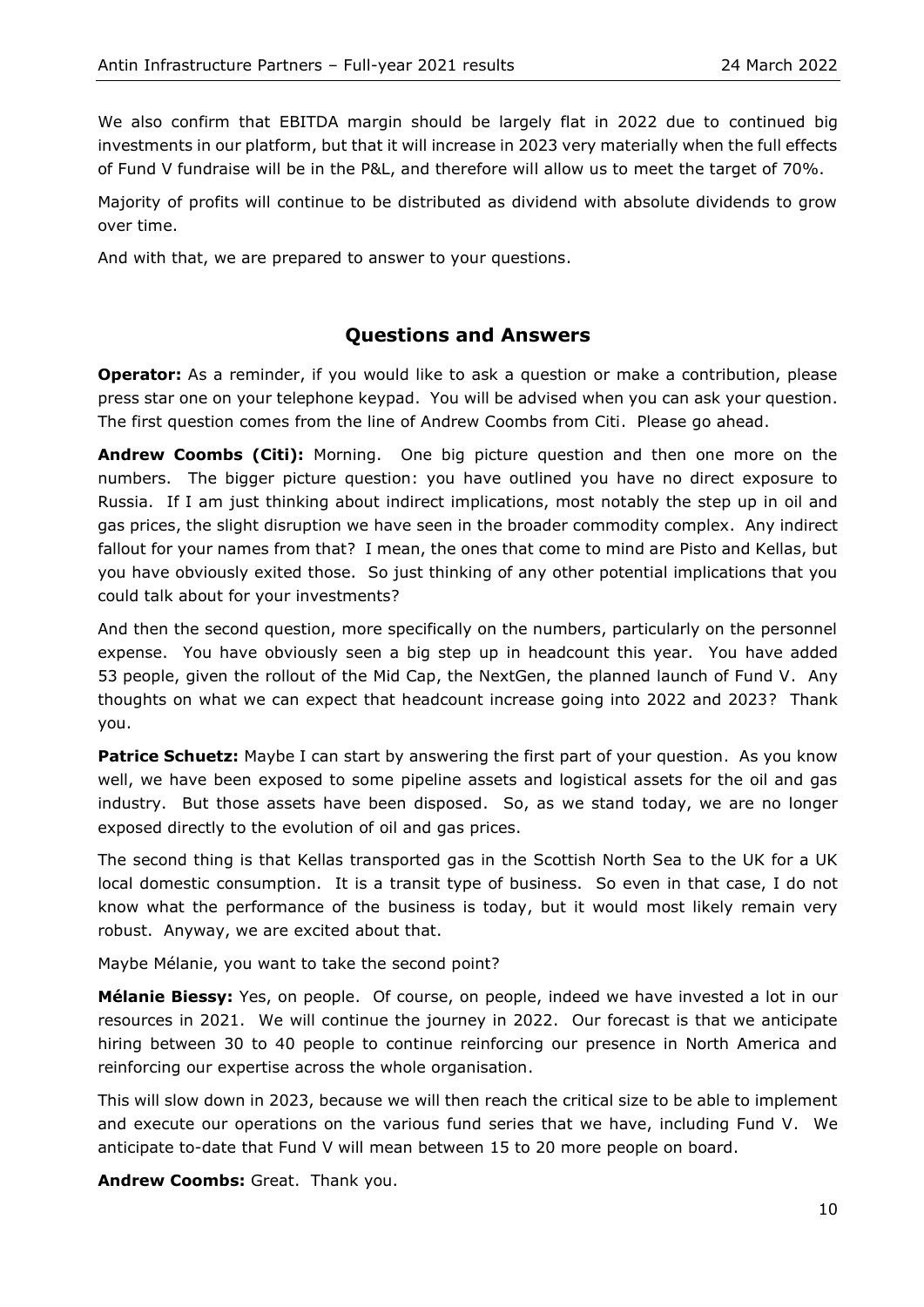**Operator:** Next question comes from the line of Arnaud Giblat from BNP. Please go ahead.

**Arnaud Giblat (Exane BNP Paribas):** Yeah, good morning. I have got three questions, please. Firstly, on the investment pipeline. Could you give us perhaps a bit of an update as to how things are looking there, given the market backdrop? Are there any opportunities to deploy capital? Particularly, I am thinking of the launch of the next fund: is the predecessor, Fund IV, 75% invested? So, is there anything in the hopper there, just wondering?

And secondly, given your answer on hiring for 2022. Should we expect a higher level of non-personnel cost in 2022, as we saw in 2021, and for that to fall back to kind of 2020 levels post that? That's my second question.

And finally, could you give us perhaps a bit more colour on new strategies? You mentioned splitting the Mid-Market Fund into several geographies. I'm wondering if you are making progress on a core-plus strategy perhaps or anything else?

Another fourth question if I may, sorry. Recently, some of your larger peers in the value-add space launched a very significant fund, more than double the size of its predecessor. How should we read into that in terms of appetite for fundraising? Thank you.

**Alain Rauscher:** Okay. I can take some questions. On the pipeline, to be quite frank, it is largely unaffected by the current situation, because of very fundamental reasons. First, funding and debt funding in particular remains available for our projects. And it is one of the very strong features about infrastructure investing that we have experienced since inception, that even in very, very difficult market conditions, infrastructure is still able to perform and to invest and divest.

We actually got started during the GFC, subprime crisis, Lehman crisis, the Greek crisis. And so, we learned the hard way. And it is quite remarkable that even when the buyout market was shut down for debt funding, the infrastructure market remained open. That's one thing. Our investment pipeline, in a way, is unaffected today in the two regions we invest in, which is Europe and North America. And it is the same for disposals. We managed to make some disposals very recently at very, very strong returns, which, frankly, were not affected at all by the very dreadful situation we know today.

Concerning new strategies, it is quite early to tell because we are very much focused on people. And for today, we focus essentially on raising a new large cap flagship fund, on deploying capital for Mid Cap and on making NextGen a big success. So that is really where we have work on. Clearly, some people in our profession are thinking about core or sort of a core-plus type of fund strategies. We evidently are reviewing that. But we have a lot on our plate today.

The third thing I would like to say is that we view ourselves as being on the journey to raising larger funds. And the funds you mentioned earlier, that are raised by some of our competitors, which are north of  $\epsilon$ 20 billion give you an idea of the direction of the journey that we are embarked on. We are not there yet of course. It will take time. We want to be very methodical and very prudent, but certainly very ambitious, too.

There is a journey to raise bigger and bigger funds, because there are more and bigger and targets to be acquired. On hirings and the impact maybe you can say a word, Patrice?

**Patrice Schuetz:** Yes, we can talk about the operating expenses and how we think those will evolve in light of continued hiring. So about €1.8 million included in our operating expenses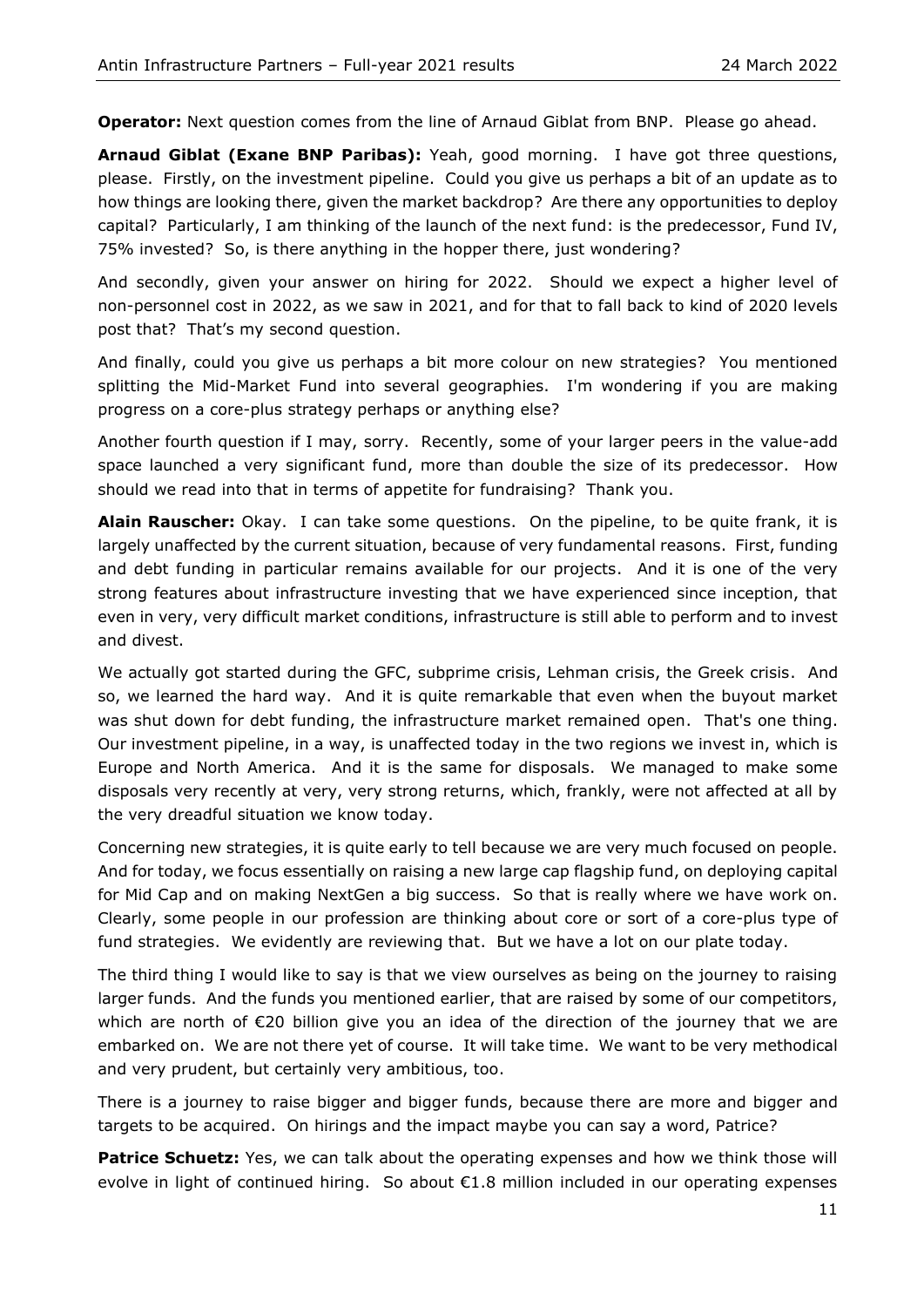today will be falling away in 2022, because that's been related to the NextGen initiative, and also to the set-up of the legal entity structure. So sort of a one-off within that.

And then about €1.2 million is an optical increase, but essentially you have an offsetting effect in our revenue line, because what we do is we have an agreement with the Antin Luxembourg entity, which is essentially providing fund administration services to Antin. So we record that both as a revenue and a cost line. And essentially, it increases our other operating expenses, but it also increases the revenue line in a corresponding manner.

If you strip that out, that's about  $\epsilon$ 3 million of increase in other operating expenses that are not recurring.

Now, as we move forward, we expect that the operating – other operating expenses will continue to increase as we hire people but certainly at a much smaller pace, and certainly excluding sort of those non-recurring one-off effects that I just mentioned.

**Arnaud Giblat**: Thank you very much.

**Operator:** As a reminder, if you would like to ask a question, please press star one. The next question comes from the line of Gurjit Kambo of JP Morgan. Please go ahead.

**Gurjit Kambo (JP Morgan):** Hi, good morning. Thank you for the presentation. Just two questions. Firstly, could you just provide a bit more colour around the liquidity contract relationship you have signed with BNP, just how that works and what the objective of that contract is?

And then secondly, just in terms of Asia, what's the sort of strategy there? Is it to source more clients, which I presume it is, but also is there a view to maybe potentially do more investments in the Asian markets?

**Patrice Schuetz:** Maybe I'll start with the liquidity contract. It's quite customary in the French market, in particular, to have a liquidity provider. The objective really is for BNP to use the €2 million that we have allocated to that contract, to trade the stock and add liquidity to the stock, essentially to reduce the spread and make the stock more investable to institutional investors. So, we think ultimately as a result of that, liquidity in the stock will improve and it will be a benefit to investors.

**Alain Rauscher:** When it comes to Asia, clearly, today, our intention is, as you rightly put it, to offer a better service to our existing clients and develop new clients in Asia to invest in the Antin funds. This being said, Asia is a place of a great interest when it comes to investments. You have seen recently one of our peers, not to mention the name EQT, buying Baring Private Equity Asia.

Clearly, we are giving thought to what we may do in Asia in terms of investment strategy. We probably will go with a very moderate manner if we decide to go by recruiting some team and take the time to really focus on those countries, where we think that we can make a difference in a safe manner. But clearly today, our main strategy relates to developing new clients and taking care of our existing clients, which are very important in Asia by the way.

**Gurjit Kambo:** Okay. Thank you.

**Operator:** We currently have no questions on the line. If you would like to ask a question, please press star one. There are no more questions on the line.